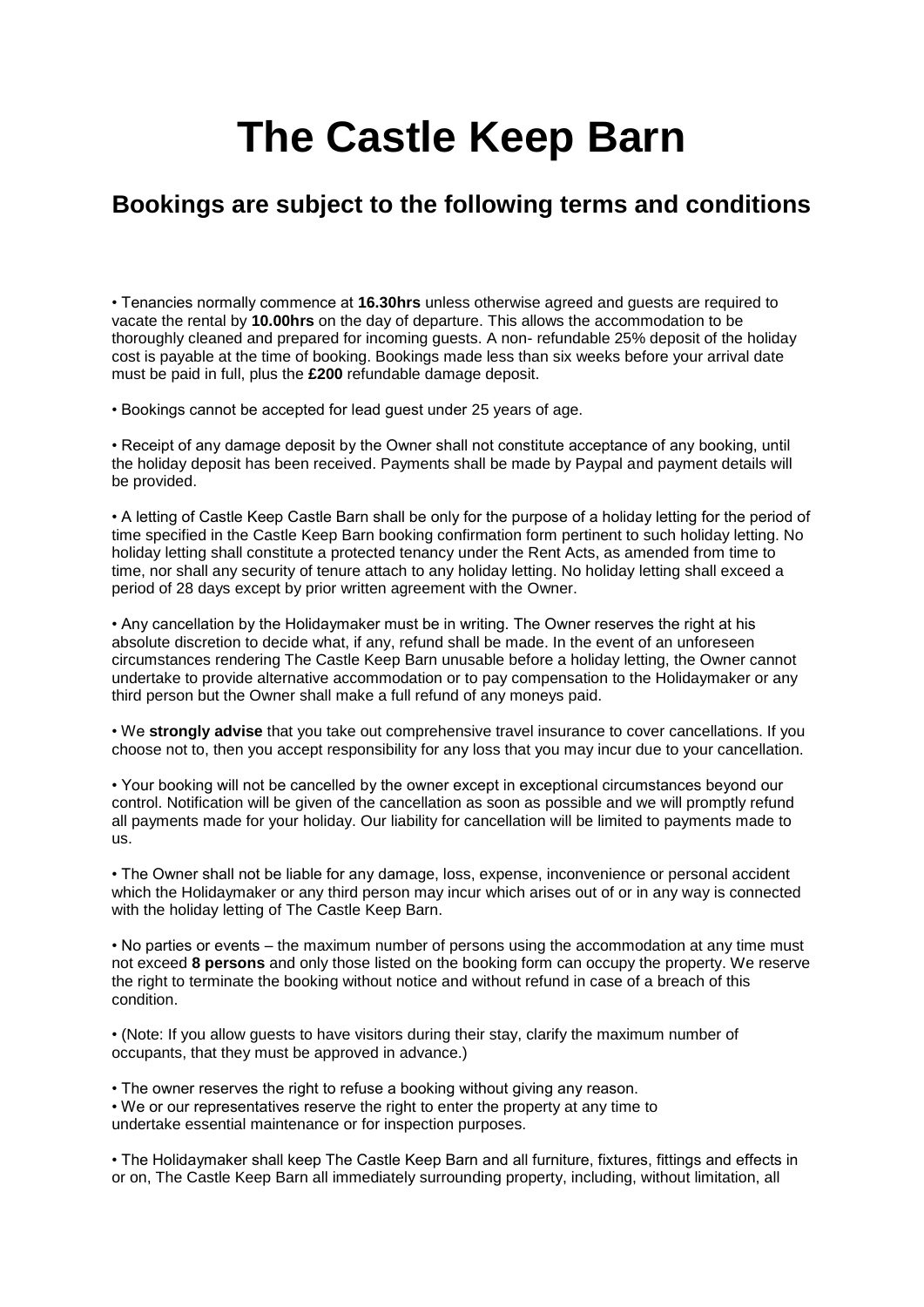walls and gates, in the same state of repair and condition as at the commencement of the holiday letting, and shall leave The Castle Keep Barn in the same state of cleanliness and general order in which it was found. The Holidaymaker undertakes to pay for any expenses necessary to make good any breakage, damage or loss to The Castle Keep Barn (including, without limitation, the buildings constituting The Castle Keep Barn and the personal property contained in such buildings and the surrounding area) and all immediately surrounding property that may occur during the period of the holiday letting that is due to any negligent or wilful act or omission of action of the Holidaymaker.

• The Holidaymaker agrees to use the fire-guards when applicable and to follow standard safety procedures when using electrical appliances.

• Vaping or smoking anywhere inside the premises will result in immediate termination of occupancy and forfeiture of all payments. This must be strictly adhered to and any damage or extra cleaning caused by pets or smoking will be at the expense of you.

• Payment by the Holidaymaker of the deposit or occupation of The Castle Keep Barn by the Holidaymaker signifies acceptance by the Holidaymaker of the booking conditions as set out above.

## **Pets**

#### **This is a Pet friendly property. Only 2 well behaved pets are allowed at one time**

• If you have brought your dog with you to the holiday property, we ask you to observe the following rules. Failure to do so may result in you being asked to leave without compensation. Dogs must be under strict control at all times while in the property and grounds.

Any fouling must be cleared up without delay. There is a small shovel and brush under the trees.

The pet owner must bring the dog's bed or basket for sleeping.

Dogs MUST NOT be left alone in the property or elsewhere at any time. No dogs upstairs.

Dogs MUST NOT lie on furnishings, and pet hair must be removed before departure. Failure to do so will subsequent charges. Dogs must be wormed and free of fleas. Guests are responsible for cleaning up after their pets.

### **Damages**

• Damage deposit – In making a booking you accept responsibility for any theft, breakage or damage caused by you, pets or any member of your party and agree to indemnify us in full for any loss that we may incur as a result. A security deposit of £200 is required and will be returned within 7 days of the end of your holiday, less the cost of damage/breakages.

• Damages and breakages – please treat the facilities & accommodation with due care so that other guests may continue to enjoy them. If you notice something is missing or damaged in your accommodation, please let us know immediately so that we can take the appropriate action. If there has been any damage or breakages during your stay, we would be grateful if you could report them promptly, especially before check-out. The accommodation will be inspected at the end of the holiday & you may be charged for any loss or damage.